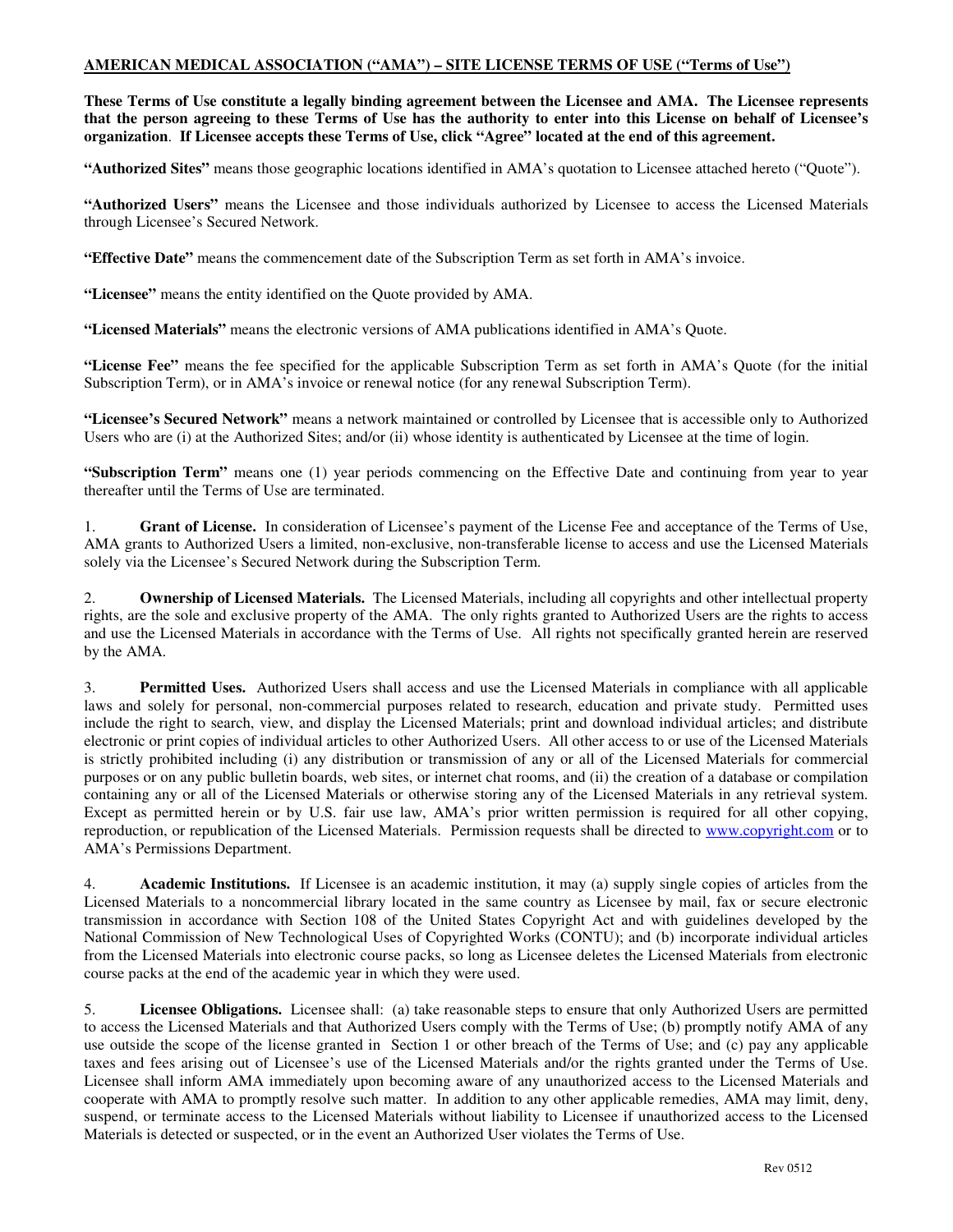6. **Payment.** Licensee shall pay AMA the License Fee for the applicable Subscription Term. The License Fee shall be (i) paid in United States Dollars (US\$), (ii) drawn on a United States Bank, and (iii) made without deduction or withholdings of any kind including but not limited to taxes.

7. **Termination; Continued Access.** The Terms of Use and the rights granted to Licensee hereunder will terminate automatically if Licensee does not pay the License Fee for the applicable Subscription Term. Licensee may terminate its License at any time by discontinuing access to and use of the Licensed Materials in which case Licensee shall not be eligible for a refund. AMA reserves the right to suspend or terminate Licensee's rights hereunder without cause upon notice to Licensee in which event Licensee may be entitled to a prorata refund of the License Fee. Except for termination due to a breach of these Terms of Use by an Authorized User, upon termination or expiration of these Terms of Use AMA shall make commercially reasonable efforts to provide continuing access to Authorized Users to that portion of the Licensed Materials subscribed to, and paid for, by Licensee hereunder. Such access shall be further subject to (i) these Terms of Use (except for the payment of a License Fee); (ii) AMA's continued right to grant the rights hereunder; and (iii) AMA's right to provide such access either, at AMA's option, through (x) a computer network owned and operated by AMA at no cost to Licensee, or (y) an AMA approved central archiving facility or other third party either of which may or may not charge a fee. The right to access the Licensed Materials granted hereunder shall automatically terminate in the event of a natural disaster or other event that renders AMA and any of its successors or assigns, and/or any of its authorized third party service providers, permanently and completely unable to provide Licensee with access to the Licensed Materials as contemplated herein. In such event, Licensee (i) shall have the right to access the Licensed Materials through CLOCKSS, (ii) have the right to store and make the Licensed Materials available on its own server for use by Authorized Users and (iii) shall not be entitled to any refund of License Fees paid hereunder.

8. **Limitation of Liability.** TO THE MAXIMUM EXTENT PERMITTED BY LAW (A) THE LICENSED MATERIALS ARE PROVIDED "AS IS" ON AN "AS AVAILABLE BASIS" WITHOUT REPRESENTATION OR WARRANTY OF ANY KIND, EITHER EXPRESS OR IMPLIED, INCLUDING BUT NOT LIMITED TO, THE IMPLIED WARRANTIES OF MERCHANTABILITY, FITNESS FOR A PARTICULAR PURPOSE, AND NONINFRINGEMENT AND (B) AMA'S LIABILITY HEREUNDER SHALL NOT EXCEED THE AMOUNT OF THE MOST RECENT ANNUAL LICENSE FEE PAID BY LICENSEE. IN NO EVENT SHALL AMA, ITS EMPLOYEES, MEMBERS, TRUSTEES, AGENTS, SUPPPLIERS OR LICENSORS BE LIABLE FOR ANY SPECIAL, INCIDENTAL, INDIRECT, OR CONSEQUENTIAL DAMAGES OF ANY KIND OR ANY DAMAGES RESULTING FROM THE INABILITY TO USE, OR THE USE OF, THE LICENSED MATERIALS, WHETHER OR NOT ADVISED OF THE POSSIBILITY OF DAMAGES, OR ON ANY THEORY OF LIABILITY.

9. **Choice of Law/Venue.** The Terms of Use shall be construed and enforced in accordance with the internal laws of the State of Illinois without regard to its choice of law principles. Any controversy or claim arising out of or relating to the Terms of Use shall be brought in the courts of the State of Illinois located in Chicago, IL or United States District Court for the Northern District of Illinois and the parties consent to the jurisdiction of such courts. **The foregoing shall not apply if compliance would violate (i) a statute or regulation applicable to Licensee; or (ii) a bylaw or equivalent governing instrument of Licensee.** 

10. **Other Provisions.** (a) AMA may modify, discontinue or otherwise remove any articles or other materials from the Licensed Materials. In the event AMA makes a material change in the Licensed Materials, Licensee may terminate access to and use of the Licensed Materials and, upon prompt written notice to AMA of such termination, receive a refund of the License Fee for the unexpired portion of the Subscription Term. (b) The Terms of Use represent the entire understanding of the parties with respect to the Licensed Materials. Any terms offered by Licensee that are in addition to, different from, or in conflict with the Terms of Use shall be deemed a material alteration and are rejected. (c) Licensee shall not assign these Terms of Use or any of Licensee's rights or obligations hereunder without the prior written consent of AMA which will not be unreasonably withheld. (d) In the event that any portion of the Terms of Use are deemed to be invalid or illegal, then such invalid or illegal portion shall not affect the validity or legality of the remainder of the Terms of Use. (e) The failure of either party to enforce any right or obligation under the Terms of Use shall not be deemed a waiver thereof and shall not prevent the later enforcement of any right or obligation hereunder. (f) Sections 6, 8, 9, and 10 shall survive expiration of the License or termination of the Terms of Use. (g) Any notice which must or may be given hereunder shall be in writing, in English, and shall be deemed delivered when personally delivered, delivered by an overnight express courier service, delivered by confirmed facsimile transmission followed by a hard copy or placed in the United State Mail certified mail, return receipt requested, and properly addressed as follows: If to AMA, notices shall be sent to the Senior Vice President and Publisher, Periodic Publishing, American Medical Association, 515 North State Street, Chicago, IL 60654 (Fax # (312) 464- 2580); with a copy to the Office of General Counsel at the same address (Fax # (312) 464-5422). If to Licensee, notices shall be sent to attention of the person and at the address specified in AMA's invoice. (h) In case of any conflict between the English language and any translated version of the Terms of Use, the English language version shall govern be used exclusively in connection with the interpretation and construction of any of the words, phrases, and provisions of the Terms of Use.